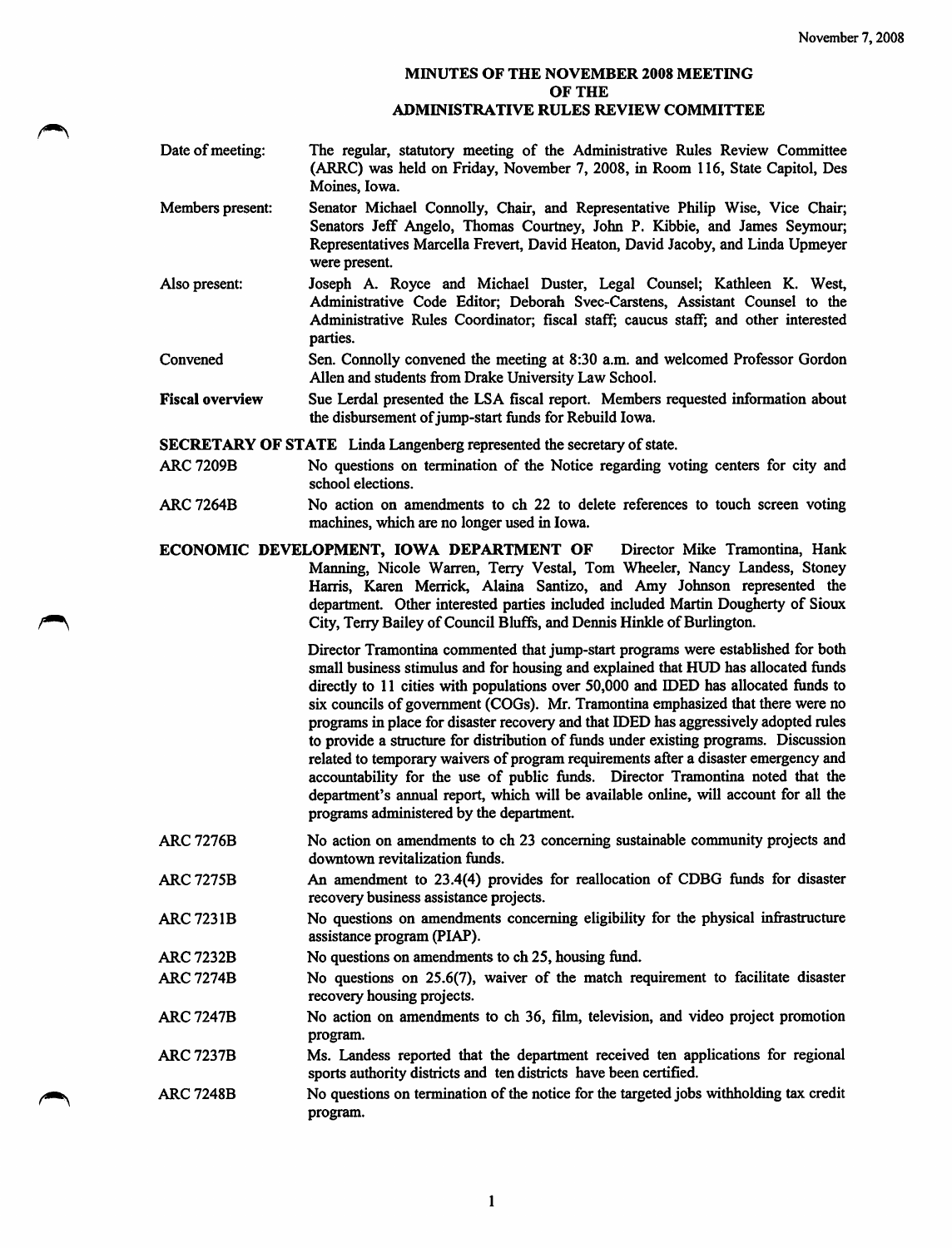## Economic Development Department (continued)

| <b>ARC 7249B</b> | Proposed amendments to ch 71 pertain to the targeted jobs withholding tax credit<br>program. Director Tramontina distributed a memorandum to explain the purpose of<br>the proposed amendments to this unique demonstration program in the following five<br>cities: Sioux City, Council Bluffs, Burlington, Fort Madison, and Keokuk. The<br>program allows the communities to offer certain benefits as an incentive for<br>companies to locate in Iowa. These amendments would require a 10 percent match<br>from the local community and would prevent benefits from exceeding the company's<br>investment. Discussion related to the legislative intent for the program. Rep. Wise,<br>noting that all five cities opposed these amendments, asked that further review be<br>scheduled for the January meeting. In response to Sen. Connolly's question about<br>current policy, the director explained that the department has the authority to<br>negotiate contracts on a case-by-case basis. Mr. Tramontina confirmed that the<br>department would not adopt the amendments by emergency procedures. Rep. Wise<br>requested written confirmation from the department that the rules are not already<br>being implemented. Mr. Dougherty, Mr. Bailey, and Mr. Hinkle commented on the<br>importance of the program and expressed opposition to the amendments. |
|------------------|------------------------------------------------------------------------------------------------------------------------------------------------------------------------------------------------------------------------------------------------------------------------------------------------------------------------------------------------------------------------------------------------------------------------------------------------------------------------------------------------------------------------------------------------------------------------------------------------------------------------------------------------------------------------------------------------------------------------------------------------------------------------------------------------------------------------------------------------------------------------------------------------------------------------------------------------------------------------------------------------------------------------------------------------------------------------------------------------------------------------------------------------------------------------------------------------------------------------------------------------------------------------------------------------------------------------------------------------------------------------|
| ARC 7235B        | No action on adoption of ch 78, small business disaster recovery financial assistance<br>program.                                                                                                                                                                                                                                                                                                                                                                                                                                                                                                                                                                                                                                                                                                                                                                                                                                                                                                                                                                                                                                                                                                                                                                                                                                                                      |
| ARC 7273B        | Amendments to ch 78 clarify the small business disaster recovery financial assistance<br>program. Rep. Jacoby commended the department for taking prompt action.                                                                                                                                                                                                                                                                                                                                                                                                                                                                                                                                                                                                                                                                                                                                                                                                                                                                                                                                                                                                                                                                                                                                                                                                       |
| ARC 7234B        | No questions on 103.1 to 103.13, information technology training program.                                                                                                                                                                                                                                                                                                                                                                                                                                                                                                                                                                                                                                                                                                                                                                                                                                                                                                                                                                                                                                                                                                                                                                                                                                                                                              |
| ARC 7245B        | No questions on 107.1 to 107.8, targeted industries networking fund.                                                                                                                                                                                                                                                                                                                                                                                                                                                                                                                                                                                                                                                                                                                                                                                                                                                                                                                                                                                                                                                                                                                                                                                                                                                                                                   |
| <b>ARC 7233B</b> | No questions on 108.1 to 108.8, targeted industries student competition fund.                                                                                                                                                                                                                                                                                                                                                                                                                                                                                                                                                                                                                                                                                                                                                                                                                                                                                                                                                                                                                                                                                                                                                                                                                                                                                          |
| <b>ARC 7246B</b> | No questions on 109.1 to 109.9, targeted industries career awareness fund.                                                                                                                                                                                                                                                                                                                                                                                                                                                                                                                                                                                                                                                                                                                                                                                                                                                                                                                                                                                                                                                                                                                                                                                                                                                                                             |
| <b>ARC 7243B</b> | No action on chs 110 to 112, lean manufacturing institute, supplier capacity and<br>product database, and management talent recruitment programs.                                                                                                                                                                                                                                                                                                                                                                                                                                                                                                                                                                                                                                                                                                                                                                                                                                                                                                                                                                                                                                                                                                                                                                                                                      |
| ARC 7244B        | No comments on amendments to chs 211 and 212, river enhancement community<br>attraction and tourism fund.                                                                                                                                                                                                                                                                                                                                                                                                                                                                                                                                                                                                                                                                                                                                                                                                                                                                                                                                                                                                                                                                                                                                                                                                                                                              |
| Special review   | Ms. Johnson commented that temporary waivers of CEBA requirements and of wage                                                                                                                                                                                                                                                                                                                                                                                                                                                                                                                                                                                                                                                                                                                                                                                                                                                                                                                                                                                                                                                                                                                                                                                                                                                                                          |

requirements under the high quality jobs creation program will assist in restoration of businesses to predisaster conditions and that amendments to implement these waivers will be reviewed at the December meeting. Sen. Kibbie requested a report documenting each business's predisaster wages, the temporary reduction during the recovery period, and the business's return to the predisaster wage.

## AGRICULTURE AND LAND STEWARDSHIP DEPARTMENT (ARC 7283B and ARC 7282B excused from review at this meeting.)

- EDUCATION DEPARTMENT Carol Greta represented the department. Other interested parties included Ed Dickerson of the Home School Alliance, Marti Melton-Streeter of Boone, Robin Taylor of Eddyville-Blakesburg Home School Assistance Program (HSAP), Andrea Farrier of Mid-Prairie HSAP, Elizabeth Klein of Mid-Prairie HSAP, Gail Showman of Vinton-Shellsburg and Benton Community HSAP, Donna Stinson of Des Moines Schools.
- ARC 7211B Proposed amendments to ch 31 pertain to competent private instruction and dual enrollment. Ms. Greta reported receiving public comments regarding provision of instructional materials, completion of the Form A, and licensure requirements for supervising teachers. Ms. Greta indicated that school districts are not required to have home school assistance programs; but if they have such programs, instructors must be appropriately licensed for the age and grade level of the students whose schooling is supervised and that the instructor must meet four times per quarter with the student and family to discuss specified pedagogical techniques and textbooks and supplementary materials. A district that opts to have a home school assistance program must make available to home-schooled students instructional materials appropriate for a regular classroom, and such materials remain the property of the school district. Ms. Greta noted that comments have been received about the requirement for HSAPs to file a Competent Private Instruction (CPI) Form A and explained that of the seven questions on the form that are required for CPI students not participating in a home school assistance program, only questions 1, 3, and 5, which are required by statute, must be completed by HSAP students.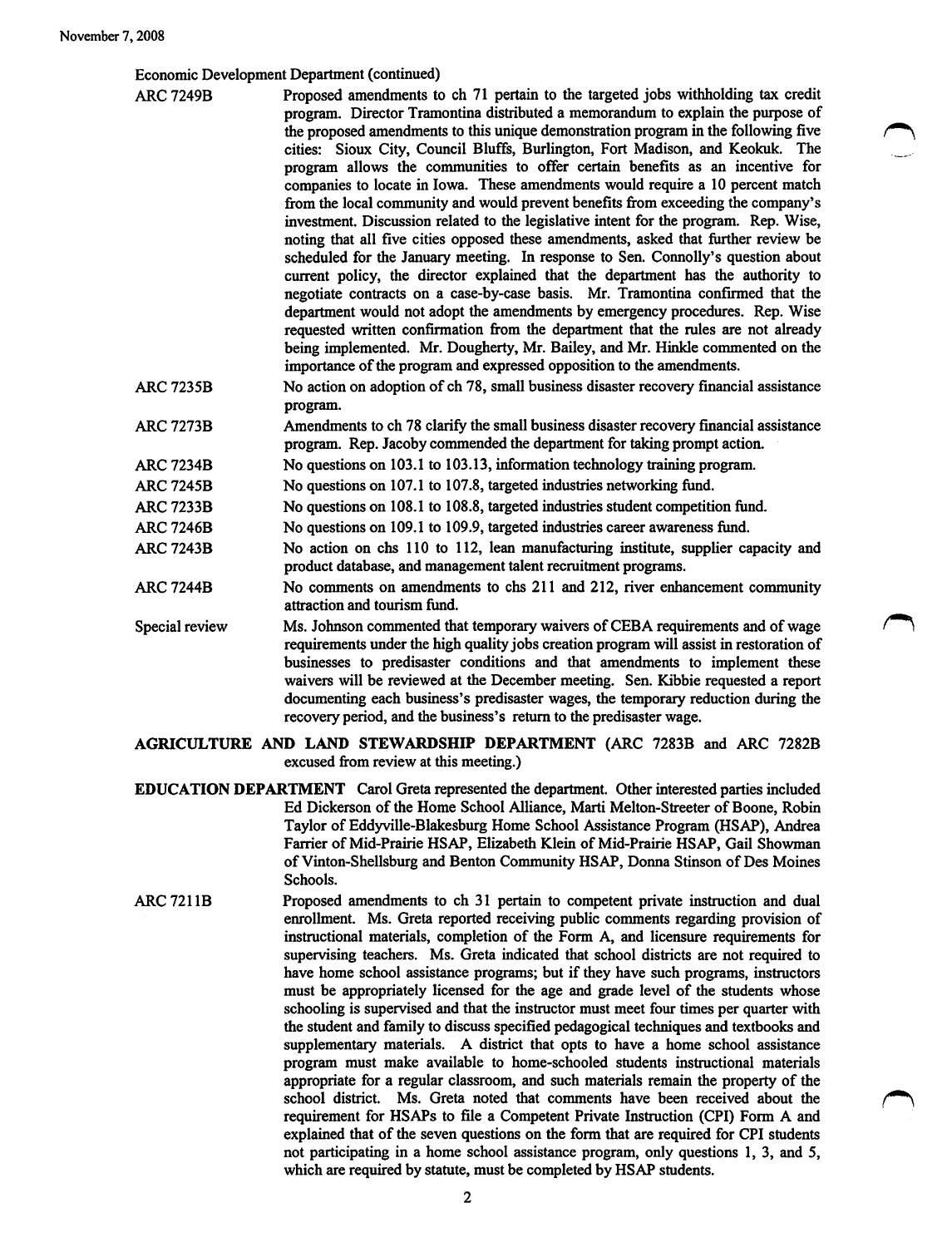## Education Department (continued)

Sen. Kibbie assured concerned parties that these amendments are only under notice, the board will not adopt them until its December meeting, and they will be on the February ARRC agenda.

Rep. Upmeyer expressed concern that these amendments seem to be implementing a house study bill that did not come out of committee. Mr. Dickerson noted that the amendments were included HF 2700 on the last day of Session and never went through the committee process. Mr. Dickerson stressed the importance of Mr. Dickerson stressed the importance of instructional resources for home schooled students and lamented the reduction in funding. Ms. Melton-Streeter thanked Ms. Greta for revisions to the proposed amendments and commented on the importance of the instructional materials provided through lending libraries. Ms. Taylor expressed concern that although the Network of Iowa Christian Home Educators (NICHE) provided comments to the department, not all HSAPs had an opportunity to provide input. Ms. Greta clarified that NICHE submitted comments three years ago. Ms. Taylor indicated that the Form A is unnecessary because a copy of the HSAP enrollment form is already on file with the district administrative office. Ms. Farrier expressed appreciation for the department's response to HSAP concems about instructional materials and asked that the rules specify that HSAP families need to complete only questions 1,3, and 5 of CPI Form A. In regard to licensing requirements, Ms. Farrier raised a concern about the requirement for the supervising teacher to be licensed for the age and grade level and subject area of the HSAP students supervised since the supervising teacher does not provide direct instruction. Ms. Farrier also pointed out discrepancies in the rules for privately retained supervising teachers and HSAP supervising teachers in regard to licensure requirements and topics which must be discussed with families during home visits. Dr. Klein expressed concern about licensure requirements, funding, and the requirement that material must be suitable for use in a regular classroom even though such materials may not be best for special needs students who are home schooled. Ms. Showman commented on the quality of education received in home schools. Ms. Stinson expressed concems about inequities in requirements for CPI and HSAP supervising teachers. Sen. Connolly thanked all the parties for presenting their views to the committee. Members urged the department to work with the home school community.

- ARC 7212B No questions on amendments to ch 103 concerning physical restraint, confinement and detention.
- PHARMACY BOARD (ARC 7230B, ARC 7241B, ARC 7228B, ARC 7229B, and ARC 7242B excused from review at this meeting.)

IOWA FINANCE AUTHORITY Mark Thompson represented the authority.

- ARC7257B No questions on proposed 19.1 in regard to the trust fund allocation plan for the project-based housing program.
- ARC 7253B No questions on ch 29, jump-start housing assistance program.
- ARC 728IB No questions on amendments to ch 29 to clarify the jump-start housing assistance program.
- REVENUE DEPARTMENT (ARC 7256B, ARC 7255B, and ARC 7259B excused from review at this meeting.)
- ENVIRONMENTAL PROTECTION COMMISSION Jim McGraw, Chris Schwake, Bill Blum, and Tom Anderson represented the commission. Other interested parties included Jon Kaller of MidAmerican Energy.
- ARC 7220B Proposed 22.106(1) increases the maximum annual Title V operating permit fee from \$39 per ton of emissions to \$62 per ton. After distributing written comments, Mr. Kaller agreed that the fee cap must be increased and suggested a fee cap of \$50.25 per ton.
- ARC 7218B No questions on 61.2(2)"h" regarding reissued Regional Permit 7.
- ARC 7210B No action on 107.16 concerning the independent redemption center grant program. Mr. Blum reported that 98 applications have been received and 93 awards have been made.
- ARC 7219B No questions on proposed 119.1 to 119.9 regarding used oil and used oil filters.